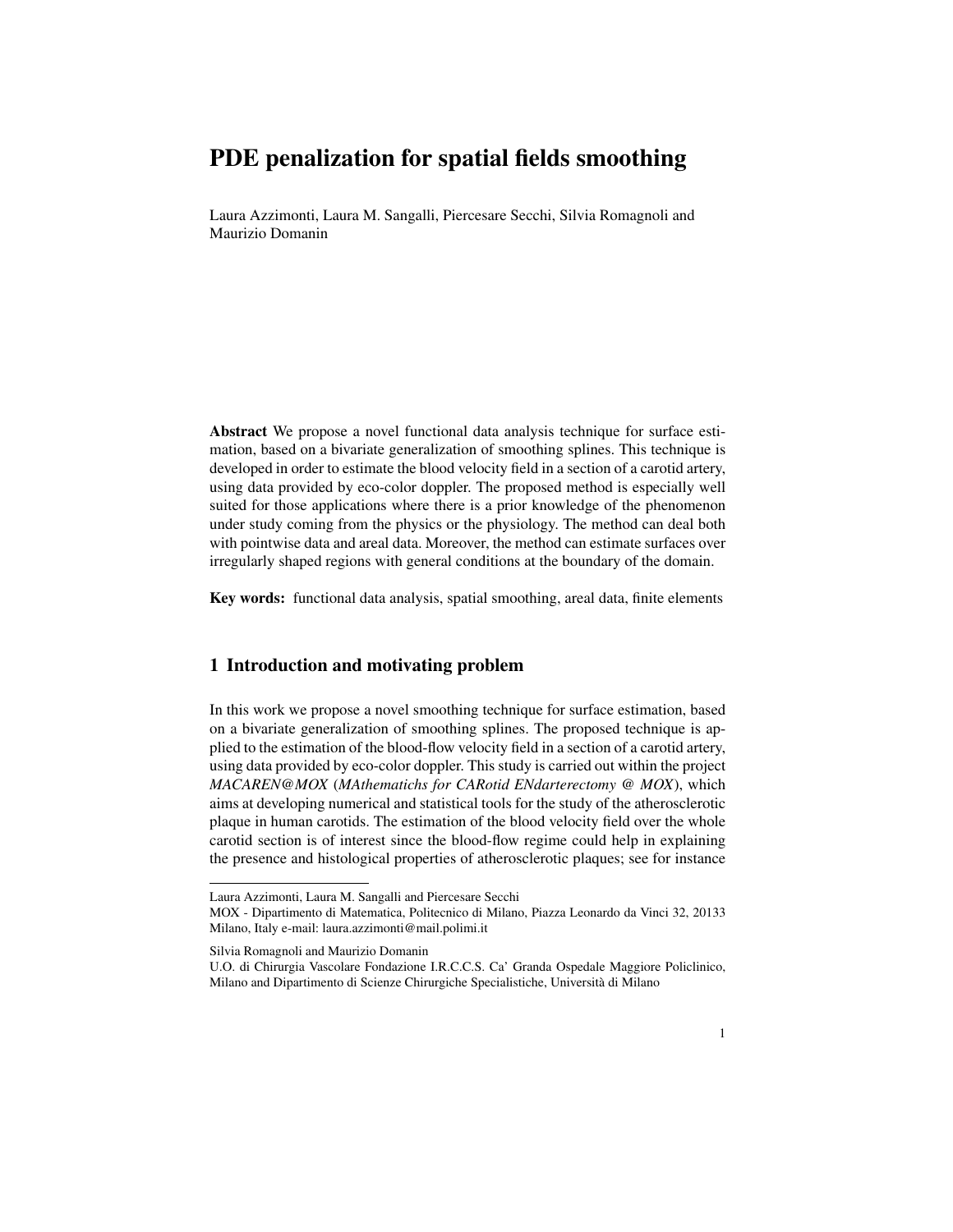We estimate the blood flow velocity field starting from the eco doppler signals measured on the section of the carotid artery located 2 cm before the carotid bifurcation. Figure 1, left panel, displays one such signal. The eco doppler measures the velocity of the blood particles within a small volume, named beam (see [9]). In this clinical study, the beams are located in a cross shape pattern on the carotid section, as shown in the central panel of Figure 1. The eco doppler signals are measured over time and, for each time, the signal represents the histogram of the velocity of the blood cell in the beam. In this work we fix the time at the systolic peak and, for each beam, we summarize the corresponding histogram of the velocity at this time by its first moment (i.e. we only consider the mean velocity in each beam). The central panel of the Figure 1 displays the mean velocity of blood particles over each beam, at the systolic peak. In the systolic phase the real geometry of the carotid section can be well approximated by a circle but it should be noticed that the proposed method can deal with more complex domains, allowing the use of patient-specific geometries, for example during the diastolic phase when the real geometry is not circular. It is also important that the method can comply with specific conditions at the boundary of the domain, i.e. at the arterial wall. In fact, in order to obtain physiological meaningful results, it is necessary to require the blood-flow velocity at the arterial wall to be zero due to the friction of the blood cells with the wall.

Since classical methods for surface estimation, as for instance thin-plate splines, tensor product splines and kriging, are not able to take into account the shape of the domain and cannot comply with specific conditions at the domain boundary, we extended the method described in [7], [6] and [8] that generalizes smoothing splines to bidimensional domains. The novel technique here proposed, described in more details in [1] and [2], is particularly well suited for applications where there is a physical or physiological prior knowledge of the phenomenon under study.

#### 2 Model

Consider a bounded and regular domain  $\Omega \in \mathbb{R}^2$  and observations  $z_i$ , for  $i = 1, \ldots, n$ , that represent the mean of a surface  $s: \Omega \to \mathbb{R}$  on the subdomains  $D_i \subset \Omega$ . The model that we consider is the following

$$
z_i = \frac{1}{|D_i|} \int_{D_i} s(\mathbf{x}) d\mathbf{x} + \varepsilon_i
$$
 (1)

where  $\varepsilon_i$  are independent errors with zero mean and constant variance, *s* is the surface that we want to estimate and  $|D_i|$  is the Lebesgue measure of the subdomain  $D_i$ . In our application we have a physical and physiological knowledge of the problem, in particular on the shape of the surfaces and the conditions on the boundary, and we want to take advantage of this information in the surface estimation. In order to estimate *s* we propose to minimize the penalized sum-of-square-error functional

[3].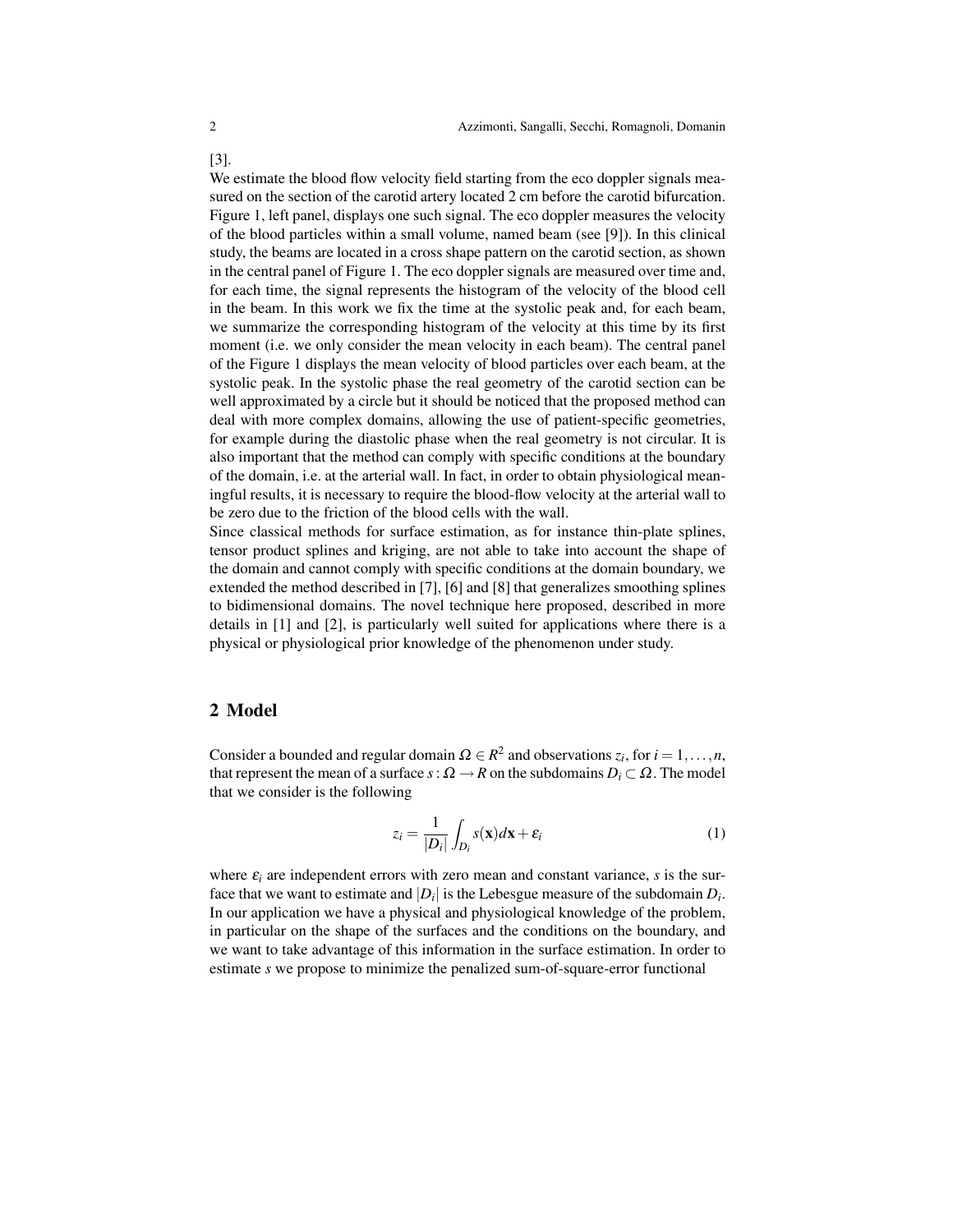PDE penalization for spatial fields smoothing 3

$$
J(s) = \sum_{i=1}^{n} \left| \int_{D_i} (s(\mathbf{x}) - z_i) d\mathbf{x} \right|^2 + \lambda \int_{\Omega} (Ls - g)^2 \tag{2}
$$

requiring that the surface *s* satisfies the imposed boundary conditions. The first term is a least-square-error functional for areal data over subdomains  $D_i$  while the second one is a roughness penalty term. The roughness term of the functional penalizes the misfit of a partial differential operator known to model to some extent the phenomenon under study. The partial differential equation (PDE) in the penalizing term is described by means of a second order elliptic operator *L* and a forcing term  $g \in L^2(\Omega)$ . The operator *L* is a linear operator that can include first and second order differential operators, for example

$$
Ls = -div(K\nabla s) + \mathbf{b} \cdot \nabla s + cs \tag{3}
$$

with parameters that can be spatially varying on  $\Omega$ . Setting  $K = I$ ,  $\mathbf{b} = \mathbf{0}$ ,  $c = 0$ and  $g = 0$ , and considering pointwise observations (i.e.,  $I_{D_i} = \delta_{x_i}$ ), we obtain the special case, described in [7], in which the Laplacian ∆*s*, which is a measure of local curvature of the surface *s*, is penalized.

Theorem 1. *The solution of the minimization of the functional J*(*s*) *defined by equation (2) over the Sobolev space of surfaces H*<sup>2</sup> (Ω) *with proper boundary conditions, exists and is unique*

The proof is detailed in [2]. Since the solution of the system is not analytically computable, we approximate the solution, similarly to [7], by means of the Finite Element method, see [5]. Thanks to the Finite Element approximation we obtain a linear estimator for the surface and we can derive classic inferential results as pointwise confidence bands and predictions intervals, see [2] and [8] for more details. The proposed method is currently implemented in FreeFem++ [4] and R.

## 3 Blood-flow velocity field

In order to estimate the velocity field of the blood in the carotid section we minimize the functional  $J(s)$  defined in (2), with *L* defined as in (3) where the diffusion tensor *K* smooths the surface along circles and the transport parameter b smooths the observations in the radial direction. The right panel of Figure 1 displays the obtained velocity field estimate; such a velocity profile is justified by the curvature of the carotid artery. The estimated velocity field obtained penalizing the misfit of an elliptic PDE is much more physiological and less influenced by the location of the data than the one obtained penalizing only a measure of the local curvature, as shown in [1]. The proposed spatial smoothing method is also more flexible than classic parametric models, in fact, it can deal with general velocity fields and it can capture for example asymmetries and reversion of the fluxes. The estimation of the velocity field over the whole section provides richer information for diagnostic purposes than the original observations; these information will be used for a correct